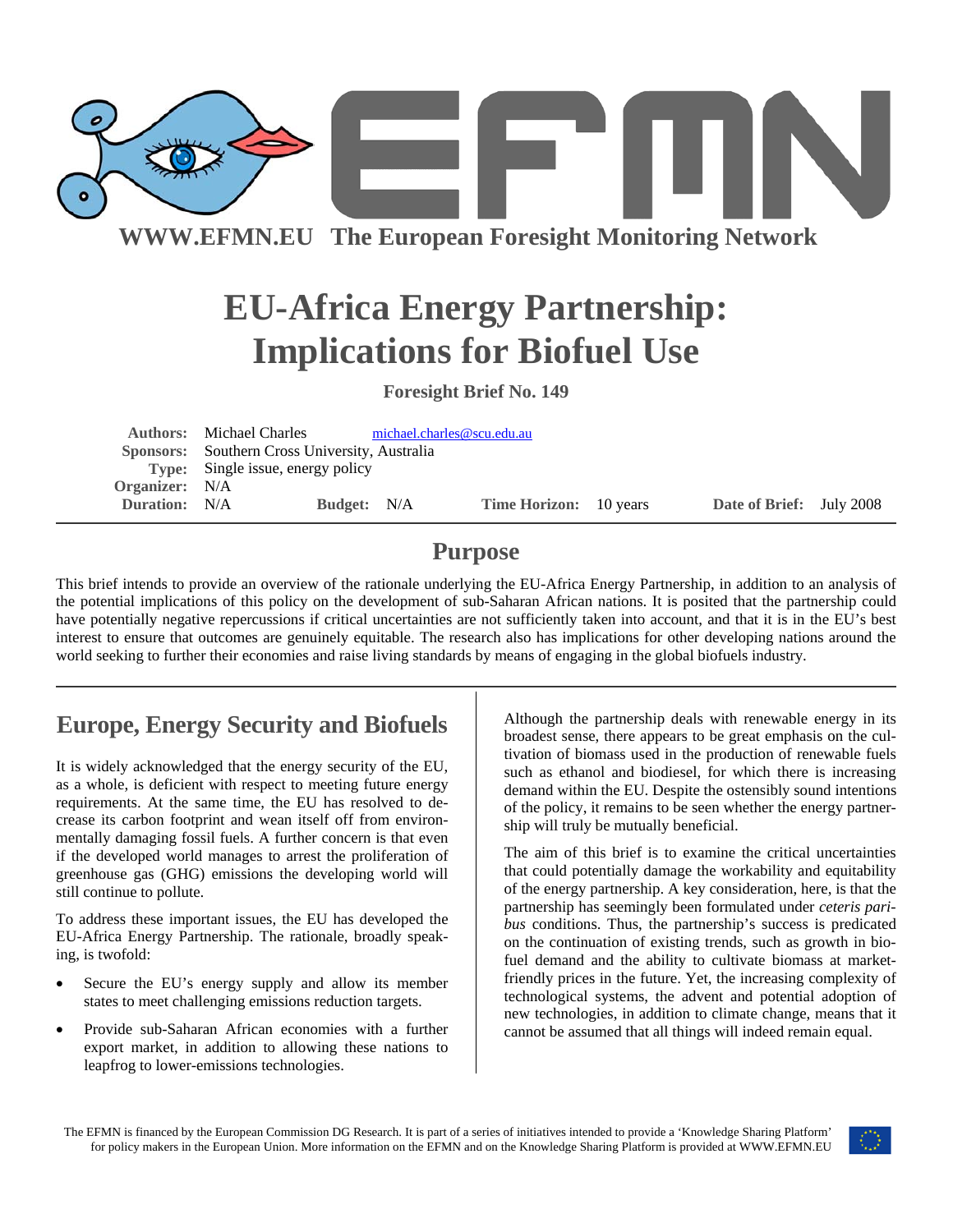#### **EU Biofuel Policy**

The EU has set targets for biofuel usage within the member states. Policy measures designed to stimulate biofuel use were introduced in 1992. The overall aim has been to reduce the cost of biofuels in comparison with conventional petroleum products, which otherwise would be higher given the production costs and economic risk associated with fluctuations in oil price and the value of biomass-derived by-products (Cadenas and Cabezudo, 1998).

The EU Commission set a political target of substituting 20 percent of conventional biofuels by 2020 (European Commission, 2001, p. 45). The even more ambitious COM(2006)845 proposed that biofuel targets *for transport fuel* should be 20 percent for the same year. The EU Biofuels Directive (2003/30/EEC) requires member states to ensure that a minimum proportion of fuels sold are biofuels (see Faaij, 2006). The aim is to ensure that 5.75% of conventional fuels are replaced by biofuels, although the Biomass Action Plan (BAP) has concluded that these targets will not be reached (Commission of the European Communities, 2006, p. 6).

There is thus a growing requirement for biofuel production within the EU and indeed a growing demand for biofuels (especially biodiesel). Since the EU member states do not have the capacity to increase biomass cultivation without causing an increase in food prices (a politically unpalatable outcome), it has been deemed necessary to look for alternative ways to satisfy this demand.

#### **Energy Partnership**

In this context, the EU-Africa Energy Partnership emerges as an important component of the EU's aim to increase the use of biofuels for transport within the member states, thereby allowing

### **Critical Uncertainties**

It is necessary to look at the critical uncertainties that could impact on the success of the EU-Africa Energy Partnership.

#### **Climate Change**

The energy partnership, in as much as it relates to promoting sub-Saharan Africa as a source of biofuel feedstock, assumes that current climatic conditions will prevail. Yet climate change could mean that climatic conditions in areas currently suitable for agricultural endeavour might militate against profitable biomass cultivation.

There are a number of critical factors associated with climate change that need to be taken into account:

• *Increased uncertainty with regard to rainfall patterns*: This will problematize when to plant and place pressure on water use, with potential social repercussions.

the EU to meet challenging biofuel targets, contribute to global GHG mitigation strategies (such as Kyoto), and address concerns regarding energy security. The partnership is argued to be mutually beneficial, since it will also promote economic and social improvement in sub-Saharan African countries and allow such nations to switch to more environmentally friendly patterns of energy use.

The partnership is intended to promote greater interconnectivity between energy systems and ensure a diversity of energy options (Commission of the European Communities, 2006, p. 15). Although there is reference to alternative energy sources, such as hydropower (ibid.), there is clearly an emphasis on greater biomass cultivation and biofuel production, perhaps to the detriment of other energy solutions.

Energy security is obviously an important component of the partnership. Sub-Saharan Africa thus has the ability to supplement volatile supplies (and pricing) of OPEC oil with biomass cultivated in the region. Although the sub-Saharan region is also clearly not especially stable, it at least has the capacity to offset some of the risk associated with dealing with OPEC countries.

#### **Production Processes**

Given the current high cost of second-generation biofuel production processes (which use the whole organic matter as a feedstock), it can be assumed that the bulk of the biofuel feedstocks grown in sub-Saharan Africa would be used in arguably inefficient first-generation production processes. Here, only the sugars and starches (rather than the whole plant) are used for ethanol production, while only the extracted vegetable oil is used in biodiesel production (Charles et al., 2007).

- *Increased and more severe meteorological phenomena*: Floods could wipe out entire fields; storms could damage or destroy harvests, while uncontrolled fires (resulting from co-factors of drought, thunderstorm activity or human action) could do likewise.
- *Increased incidence and severity of pestilence*: Changed climatic conditions could make crops more susceptible to pests, thereby increasing the need to employ pesticides (with cost penalties and potential impact on the local environment and human health).

These factors, when taken together, suggest that it will be more difficult to plan for weather-related phenomena into the future. Thus, claims of increased energy security within the EU resulting from the partnership need to be tempered with the realization that traditional agricultural techniques do not guarantee constant and predictable harvests, while climate change may exacerbate uncertainty.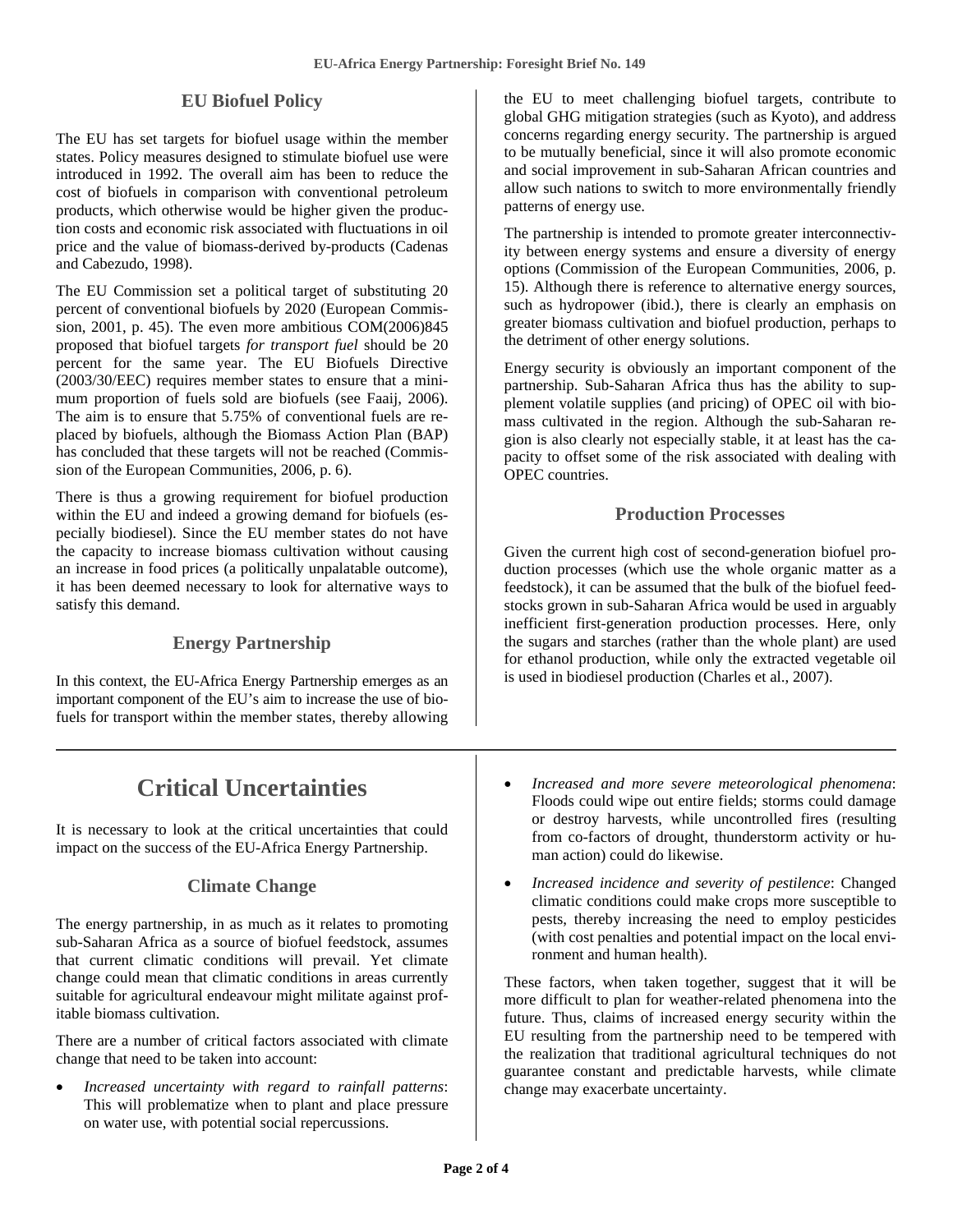#### **Environmental Impacts**

Agriculture has brought about widespread environmental degradation around the world. Thus, it is important to bear in mind the potentially negative impacts that intensified farming practices will have on ecosystems in sub-Saharan nations, in addition to the region as a whole.

The possible factors that could lead to negative environmental impacts are as follows:

- *Increased use of fertilizers*: Run-off from fertilizers increases the incidence of algal bloom in aquatic environments; fertilizers lead to an increased level of atmospheric N2O harmful to the ozone layer; and fertilizer production and distribution is energy inefficient and contributes to greenhouse gas proliferation.
- *Increased use of pesticides*: Pesticide run-off pollutes local watercourses, results in a loss of biodiversity when food supplies for higher organisms are reduced, can flow throughout food-chains, thereby leading to chemical build-up in higher organisms, especially avian fauna; production processes and distribution incur GHG penalties, can be harmful to human life and can contaminate water supplies (of particular importance in developing nations).
- *Increased threat of deforestation*: Expanding biofuel markets may prompt changes in land-use, potentially leading to deforestation, entailing significant biodiversity and  $CO<sub>2</sub>$ penalties.

These factors could be aggravated if a greater demand for biofuels in the EU member states is occasioned and if changing weather patterns result in a need to 'make hay while the sun shines'. Such a demand could effectively see the EU exporting local environmental degradation from its member states to sub-Saharan Africa. Environmental degradation could also lead to opportunity costs resulting from a loss of potential ecotourism income.

#### **Technological Change**

Biofuels, at best, will be an important component in a future energy mix. There are no indications that biofuels will ever replace petroleum-derived products on a one-for-one basis (Di Lucia and Nilsson, 2007). Biofuels enjoy a clear advantage over other potential energy solutions, especially since they take advantage of existing infrastructural systems (Foresight Vehicle, 2004). This ensures that switching costs are reduced.

On the other hand, there is the threat that biofuels will be rendered redundant by other technologies. There is much evidence throughout history to suggest that over-reliance on a single natural resource for a nation's prosperity is not sustainable over the long-term. For example, Chile, which prospered on the basis of its export of sodium nitrate (saltpetre), lost this advantage when scientists developed a synthetic alternative.

Some threats to the increasing importance of biofuels are as follows:

- Increase in use of *nuclear energy* (and thus 'clean' electricity).
- Switch to cleaner *second- (and third-) generation biofuel production* processes.
- Development of a *hydrogen economy* (predicated on the availability of clean, renewable energy, such as from the sources listed below).
- Other energy paradigms, for instance, *geothermal*, *hydroelectric*, *photovoltaic*, *wind* etc.

Thus, over-capitalization in biomass cultivation for firstgeneration production processes (in particular) may lead to unsustainable increases in foreign debt, in addition to severe job losses and resultant social upheaval. In a worst case scenario, more efficient technologies, if they become widely adopted around the globe, could lead to the biofuel industry's collapse.

### **Opportunity Costs**

Even if the biofuel industry remains important, over-emphasis on biomass cultivation could result in a failure to develop industries that have the potential to contribute greater value added to sub-Saharan African economies. This would especially be the case if insufficient attention were paid to processing the feedstock in sub-Saharan Africa, as could occur in nations traditionally focussed on exporting natural resources.

Biomass cultivation, in the event of an ever-increasing demand for biofuels, would not merely translate into sub-Saharan African countries gaining an OPEC-like significance on the world stage. This is especially the case given a) the potentially wide dispersal of biomass cultivation and b) the high likelihood that biofuels would remain one of several alternative energy solutions. African biomass would also have to compete with that cultivated in North and South America, and also in South-East Asia and the Indian subcontinent. Given that these regions are already more highly industrialized than most sub-Saharan African nations, it is plausible that greater value added would occur in these regions.

There is also a danger that biomass cultivation in sub-Saharan Africa could engender an increased dependency on multinational corporations involved in agribusiness. There are already substantial links to agriculture in developing nations and the research-intensive products, including seeds, support systems and expertise, being offered by multinational agribusiness entities.

#### **Export Commodity Dependency**

Sub-Saharan Africa has a long history of supplying European nations with raw materials to be used in value-adding production processes. There is thus the potential for this situation to continue if Europe resolves to view the region merely as